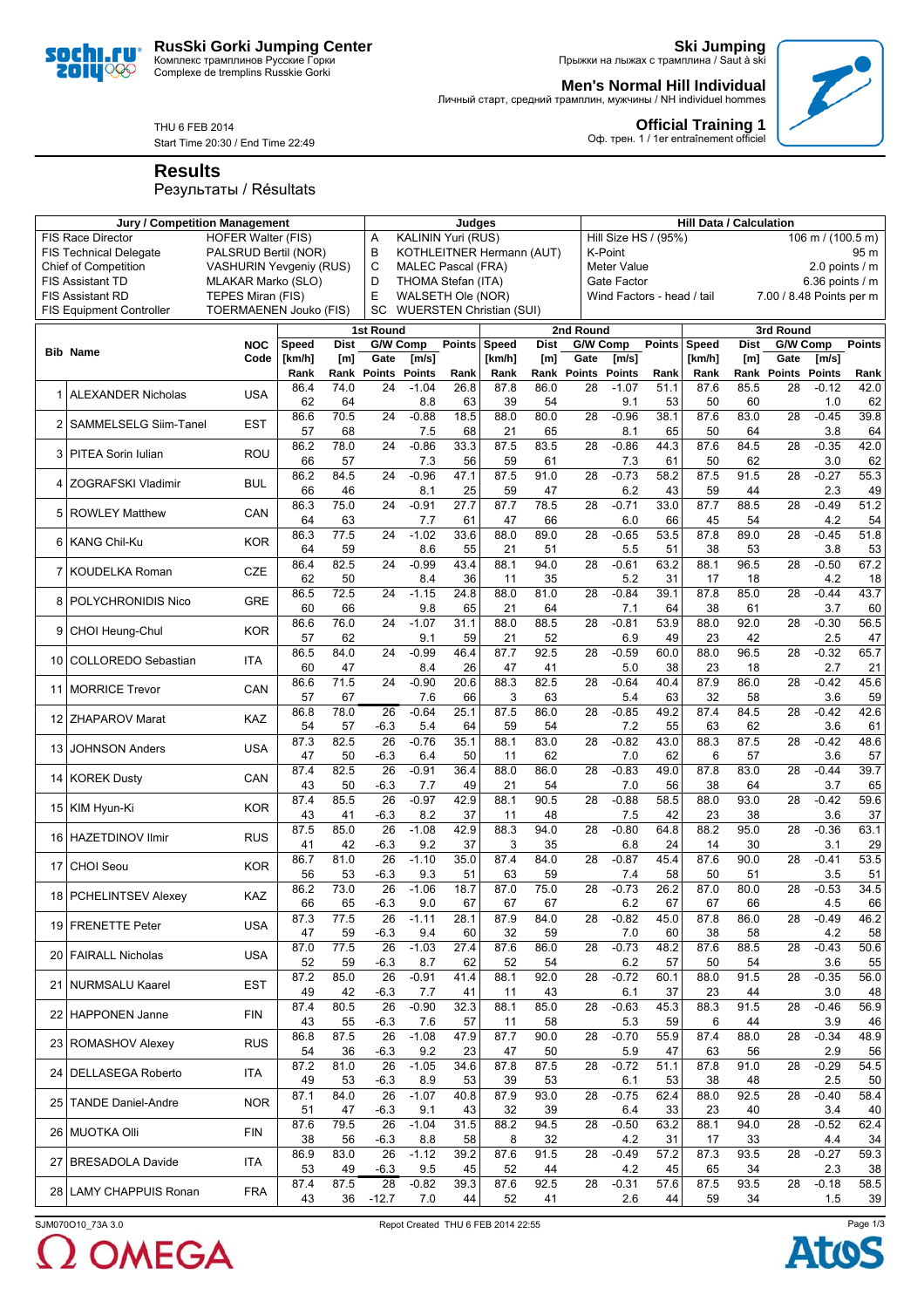**RusSki Gorki Jumping Center** Комплекс трамплинов Русские Горки Complexe de tremplins Russkie Gorki



**Ski Jumping** Прыжки на лыжах с трамплина / Saut à ski

**Men's Normal Hill Individual**

Личный старт, средний трамплин, мужчины / NH individuel hommes



THU 6 FEB 2014 Start Time 20:30 / End Time 22:49 **Official Training 1**<br>Оф. трен. 1 / 1er entraînement officiel

**Results**

Результаты / Résultats

|     |                              |            | 1st Round<br>2nd Round |             |                            |                |                |            |             | 3rd Round       |                |               |                |              |                 |                |               |
|-----|------------------------------|------------|------------------------|-------------|----------------------------|----------------|----------------|------------|-------------|-----------------|----------------|---------------|----------------|--------------|-----------------|----------------|---------------|
|     |                              | <b>NOC</b> | <b>Speed</b>           | <b>Dist</b> |                            | G/W Comp       | <b>Points</b>  | Speed      | <b>Dist</b> | G/W Comp        |                | <b>Points</b> | Speed          | <b>Dist</b>  |                 | G/W Comp       | <b>Points</b> |
|     | <b>Bib Name</b>              | Code       | [km/h]                 | [m]         | Gate                       | [m/s]          |                | [km/h]     | [m]         | Gate            | [m/s]          |               | [km/h]         | [m]          | Gate            | [m/s]          |               |
|     |                              |            | Rank                   | Rank        | Points                     | <b>Points</b>  | Rank           | Rank       | Rank        | Points          | <b>Points</b>  | Rank          | Rank           | Rank         | Points          | <b>Points</b>  | Rank          |
| 29  | <b>HAJEK Antonin</b>         | <b>CZE</b> | 87.6                   | 89.0        | 28                         | $-1.03$        | 44.0           | 87.8       | 94.5        | 28              | $-0.29$        | 61.5          | 87.6           | 96.0         | 28              | $-0.22$        | 63.9          |
|     |                              |            | 38                     | 32          | $-12.7$                    | 8.7            | 33             | 39         | 32          |                 | 2.5            | 35            | 50             | 21           |                 | 1.9            | 25            |
| 30  | <b>KORNILOV Denis</b>        | <b>RUS</b> | 88.0                   | 91.5        | $\overline{28}$            | $-0.93$        | 48.2           | 88.0       | 96.5        | 28              | $-0.15$        | 64.3          | 87.7           | 95.5         | 28              | $-0.31$        | 63.6          |
|     |                              |            | 17                     | 23          | $-12.7$                    | 7.9            | 22             | 21         | 26          |                 | 1.3            | 29            | 45             | 24           |                 | 2.6            | 27            |
| 31  | <b>HLAVA Lukas</b>           | <b>CZE</b> | 88.0<br>17             | 89.5<br>30  | 28<br>$-12.7$              | $-0.90$<br>7.6 | 43.9<br>35     | 87.9<br>32 | 97.0        | 28              | $-0.08$<br>0.7 | 64.7<br>27    | 88.0           | 96.0<br>21   | 28              | $-0.24$<br>2.0 | 64.0          |
|     |                              |            | 87.8                   | 87.5        | 28                         | $-0.77$        | 38.8           | 87.4       | 21<br>93.0  | 28              | $-0.11$        | 56.9          | 23<br>87.5     | 95.0         | 28              | $-0.30$        | 24<br>62.5    |
| 32  | MAEAETTAE Jarkko             | <b>FIN</b> | 28                     | 36          | $-12.7$                    | 6.5            | 46             | 63         | 39          |                 | 0.9            | 46            | 59             | 30           |                 | 2.5            | 32            |
|     |                              |            | 87.8                   | *92.5       | 28                         | $-0.97$        | 50.5           |            |             |                 |                |               | 87.6           | 93.5         | 28              | $-0.49$        | 61.2          |
| 331 | <b>JACOBSEN Anders</b>       | <b>NOR</b> | 28                     | 19          | $-12.7$                    | 8.2            | 17             |            |             |                 |                |               | 50             | 34           |                 | 4.2            | 35            |
|     |                              |            | 88.1                   | 86.5        | 28                         | $-0.88$        | 37.8           | 88.0       | 91.5        | 28              | $-0.09$        | 53.8          | 88.1           | 90.0         | 28              | $-0.35$        | 53.0          |
| 34  | <b>BOYD-CLOWES Mackenzie</b> | CAN        | 12                     | 40          | $-12.7$                    | 7.5            | 48             | 21         | 44          |                 | 0.8            | 50            | 17             | 51           |                 | 3.0            | 52            |
|     |                              |            | 88.3                   | 94.0        | 28                         | $-0.81$        | 52.2           | 88.0       | 97.0        | 28              | $-0.23$        | 66.0          | 88.3           | 98.5         | 28              | $-0.31$        | 69.6          |
| 35  | <b>KUBACKI Dawid</b>         | <b>POL</b> | 5                      | 14          | $-12.7$                    | 6.9            | 12             | 21         | 21          |                 | 2.0            | 21            | 6              | 10           |                 | 2.6            | 12            |
| 36  | SHIMIZU Reruhi               | <b>JPN</b> | 87.8                   | 96.0        | 28                         | $-0.64$        | 54.7           | 87.8       | 101.5       | 28              | $-0.21$        | 74.8          |                |              |                 |                |               |
|     |                              |            | 28                     | 6           | $-12.7$                    | 5.4            | 7              | 39         | 1           |                 | 1.8            | $\mathbf 1$   |                |              |                 |                |               |
| 37  | <b>MAKSIMOCHKIN Mikhail</b>  | <b>RUS</b> | 87.6                   | 91.5        | 28                         | $-0.72$        | 46.4           | 87.5       | 96.5        | 28              | $-0.21$        | 64.8          | 87.6           | 92.5         | 28              | $-0.30$        | 57.5          |
|     |                              |            | 38                     | 23          | $-12.7$                    | 6.1            | 26             | 59         | 26          |                 | 1.8            | 24            | 50             | 40           |                 | 2.5            | 41            |
|     | 38 WATASE Yuta               | <b>JPN</b> | 88.1                   | 94.0        | 28                         | $-0.65$        | 50.8           | 88.1       | 97.5        | 28              | $-0.16$        | 66.4          | 88.2           | 98.0         | 28              | $-0.34$        | 68.9          |
|     |                              |            | 12                     | 14          | $-12.7$                    | 5.5<br>$-0.67$ | 15             | 11         | 18          | 28              | 1.4<br>$-0.17$ | 20            | 14<br>87.8     | 14           | 28              | 2.9            | 13            |
| 39  | <b>HVALA Jaka</b>            | <b>SLO</b> | 87.8<br>28             | 90.5<br>29  | 28<br>$-12.7$              | 5.7            | 44.0<br>33     | 87.7<br>47 | 91.5        |                 | 1.4            | 54.4<br>48    | 38             | 93.0<br>38   |                 | $-0.48$<br>4.1 | 60.1<br>36    |
|     |                              |            | 88.1                   | 85.0        | 28                         | $-0.80$        | 34.1           | 87.9       | 44<br>90.5  | 28              | $-0.11$        | 51.9          | 87.9           | 92.0         | 28              | $-0.41$        | 57.5          |
|     | 40   VASSILIEV Dimitry       | <b>RUS</b> | 12                     | 42          | $-12.7$                    | 6.8            | 54             | 32         | 48          |                 | 0.9            | 52            | 32             | 42           |                 | 3.5            | 41            |
|     |                              |            | 88.2                   | $*98.5$     | 28                         | $-0.63$        | 59.6           | 88.0       | 98.5        | 28              | $-0.17$        | 68.4          | 88.1           | 98.5         | 28              | $-0.38$        | 70.2          |
|     | 41 DESCHWANDEN Gregor        | SUI        | 8                      | 1           | $-12.7$                    | 5.3            | 1              | 21         | 13          |                 | 1.4            | 17            | 17             | 10           |                 | 3.2            | 9             |
|     |                              |            | 88.4                   | 96.0        | 28                         | $-0.57$        | 54.1           | 88.3       | 98.5        | 28              | $-0.15$        | 68.3          | 88.4           | 99.0         | 28              | $-0.42$        | 71.6          |
| 42  | <b>WANK Andreas</b>          | <b>GER</b> | 3                      | 6           | $-12.7$                    | 4.8            | 10             | 3          | 13          |                 | 1.3            | 18            | $\overline{2}$ | 6            |                 | 3.6            | 7             |
| 43  | <b>JANDA Jakub</b>           | <b>CZE</b> | 87.8                   | 93.0        | 28                         | $-0.67$        | 49.0           | 87.4       | 97.0        | 28              | $-0.09$        | 64.8          | 87.5           | 95.5         | 28              | $-0.31$        | 63.6          |
|     |                              |            | 28                     | 16          | $-12.7$                    | 5.7            | 21             | 63         | 21          |                 | 0.8            | 24            | 59             | 24           |                 | 2.6            | 27            |
| 44  | <b>VELTA Rune</b>            | <b>NOR</b> | 87.5                   | 94.5        | 28                         | $-0.65$        | 51.8           | 87.4       | 94.5        | 28              | $-0.09$        | 59.8          | 87.3           | 97.5         | 28              | $-0.43$        | 68.6          |
|     |                              |            | 41                     | 12          | $-12.7$                    | 5.5            | 13             | 63         | 32          |                 | 0.8            | 40            | 65             | 16           |                 | 3.6            | 14            |
| 45  | <b>AHONEN Janne</b>          | <b>FIN</b> | 88.4                   | 91.5        | 28                         | $-0.65$        | 45.8           | 88.2       | 95.0        | 28              | $-0.19$        | 61.6          | 88.2           | 91.5         | 28              | $-0.47$        | 57.0          |
|     |                              |            | 3                      | 23          | $-12.7$                    | 5.5            | 30             | 8          | 30          |                 | 1.6            | 34            | 14             | 44           |                 | 4.0            | 45            |
|     | 46   KOIVURANTA Anssi        | <b>FIN</b> | 88.0                   | 91.0        | 28                         | $-0.82$        | 46.3           | 88.0       | 95.0        | 28              | $-0.16$        | 61.4          | 88.4           | 97.5         | 28              | $-0.38$        | 68.2          |
|     |                              |            | 17<br>87.8             | 26<br>87.0  | $-12.7$<br>$\overline{28}$ | 7.0<br>$-0.85$ | 28<br>38.5     | 21<br>87.9 | 30<br>95.5  | 28              | 1.4<br>$-0.27$ | 36<br>63.3    | 2<br>88.3      | 16<br>93.5   | 28              | 3.2<br>$-0.65$ | 17<br>62.5    |
| 47  | <b>KOFLER Andreas</b>        | AUT        | 28                     | 39          | $-12.7$                    | 7.2            | 47             | 32         | 29          |                 | 2.3            | 30            | 6              | 34           |                 | 5.5            | 32            |
|     |                              |            | 87.8                   | 85.0        | 28                         | $-0.89$        | 34.8           | 87.6       | 94.0        | 28              | $-0.23$        | 60.0          | 87.7           | 91.0         | 28              | $-0.63$        | 57.3          |
| 48  | <b>FANNEMEL Anders</b>       | <b>NOR</b> | 28                     | 42          | $-12.7$                    | 7.5            | 52             | 52         | 35          |                 | 2.0            | 38            | 45             | 48           |                 | 5.3            | 43            |
|     |                              |            | 88.5                   | 97.0        | 28                         | $-0.88$        | 58.8           | 88.3       | 101.0       | 28              | $-0.32$        | 74.7          | 88.5           | 101.0        | 28              | $-0.61$        | 77.2          |
| 49  | <b>HAYBOECK Michael</b>      | <b>AUT</b> | 2                      | 4           | $-12.7$                    | 7.5            | 2              | 3          | 2           |                 | 2.7            | 2             | 1              | 2            |                 | 5.2            | 1             |
|     |                              |            | 88.1                   | 88.0        | 28                         | $-1.02$        | 41.9           | 87.8       | 96.5        | 28              | $-0.18$        | 64.5          | 87.9           | 95.5         | 28              | $-0.32$        | 63.7          |
|     | 50 MATURA Jan                | CZE        | 12                     | 35          | $-12.7$                    | 8.6            | 40             | 39         | 26          |                 | 1.5            | 28            | 32             | 24           |                 | 2.7            | 26            |
|     | 51 FREITAG Richard           | <b>GER</b> | 88.0                   | 92.5        | 28                         | $-0.90$        | 49.9           | 87.8       | 100.0       | 28              | $-0.17$        | 71.4          | 88.0           | 98.0         | 28              | $-0.28$        | 68.4          |
|     |                              |            | 17                     | 19          | $-12.7$                    | 7.6            | 18             | 39         | 4           |                 | 1.4            | 9             | 23             | 14           |                 | 2.4            | 16            |
|     | 52 ZYLA Piotr                | <b>POL</b> | 87.7                   | 89.0        | 28                         | $-0.81$        | 42.2           | 87.6       | 97.0        | 28              | $-0.24$        | 66.0          | 87.6           | 99.0         | 28              | $-0.21$        | 69.8          |
|     |                              |            | 37                     | 32          | $-12.7$                    | 6.9            | 39             | 52         | 21          |                 | 2.0            | 21            | 50             | 6            |                 | 1.8            | 11            |
|     | 53 KOT Maciej                | POL        | 88.1                   | 93.0        | 28                         | $-1.00$        | 51.8           | 88.1       | 100.0       | $\overline{28}$ | $-0.23$        | 72.0          | 88.3           | 100.5        | 28              | $-0.33$        | 73.8          |
|     |                              |            | 12<br>88.7             | 16<br>89.5  | $-12.7$<br>28              | 8.5<br>$-1.00$ | 13<br>44.8     | 11<br>88.5 | 4<br>94.0   | $\overline{28}$ | 2.0<br>$-0.12$ | 7<br>59.0     | 6<br>88.4      | 3<br>95.5    | $\overline{28}$ | 2.8<br>$-0.20$ | 4<br>62.7     |
|     | 54   TEPES Jurij             | <b>SLO</b> | 1                      | 30          | $-12.7$                    | 8.5            | 32             | 1          | 35          |                 | 1.0            | 41            | 2              | 24           |                 | 1.7            | 30            |
|     |                              |            | 87.9                   | 95.0        | 28                         | $-0.86$        | 54.6           | 87.6       | 98.5        | 28              | $-0.20$        | 68.7          | 87.7           | 99.0         | 28              | $-0.26$        | 70.2          |
|     | 55 ZIOBRO Jan                | POL        | 26                     | 11          | $-12.7$                    | 7.3            | 8              | 52         | 13          |                 | 1.7            | 15            | 45             | 6            |                 | 2.2            | 9             |
|     |                              |            | 88.0                   | 95.5        | 28                         | $-0.93$        | 56.2           | 87.8       | 99.0        | 28              | $-0.16$        | 69.4          | 87.9           | 102.0        | 28              | $-0.15$        | 75.3          |
|     | 56 DAMJAN Jernej             | <b>SLO</b> | 17                     | 9           | $-12.7$                    | 7.9            | 6              | 39         | 10          |                 | 1.4            | 13            | 32             | $\mathbf{1}$ |                 | 1.3            | 2             |
|     |                              |            | 87.8                   | 92.5        | 28                         | $-0.86$        | 49.6           | 87.6       | 97.0        | 28              | $-0.22$        | 65.9          | 88.0           | 98.5         | 28              | $-0.18$        | 68.5          |
|     | 57   TAKEUCHI Taku           | JPN        | 28                     | 19          | $-12.7$                    | 7.3            | 19             | 52         | 21          |                 | 1.9            | 23            | 23             | 10           |                 | 1.5            | 15            |
|     | 58 ITO Daiki                 | JPN        |                        |             |                            |                |                |            |             |                 |                |               |                |              |                 |                |               |
|     |                              |            |                        |             |                            |                |                |            |             |                 |                |               |                |              |                 |                |               |
|     | 59 KRAUS Marinus             | GER        | 88.0                   | 97.5        | 28                         | $-0.70$        | 58.2           | 87.8       | 100.0       | 28              | $-0.25$        | 72.1          | 87.8           | 96.5         | 28              | $-0.22$        | 64.9          |
|     |                              |            | 17                     |             | $3 - 12.7$                 | 5.9            | $\overline{4}$ | 39         | 4           |                 | 2.1            | 6             | 38             | 18           |                 | 1.9            | 23            |

2 OMEGA